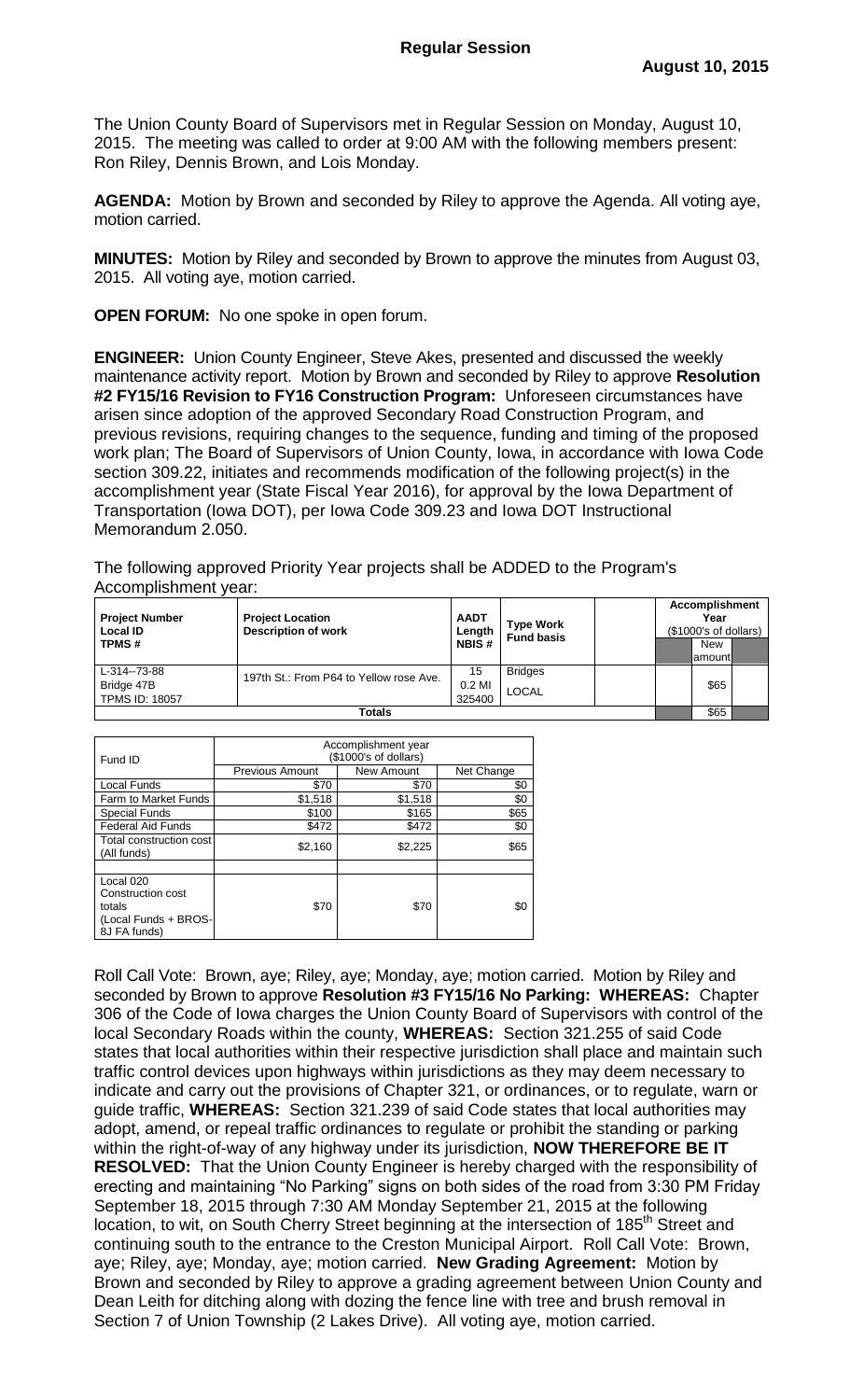**COUNTY FARM LEASE:** Motion by Riley and seconded by Brown for the Chair to sign the six month Notice of Termination of the three year Farm Tenancy Lease, which expires February 29, 2016. The farm will be put up for bids for another three year lease which will take effect March 1, 2016. All voting aye, motion carried.

**CLAIMS:** Motion by Brown and seconded by Riley to pay claims 124724–124834. All voting aye, motion carried.

| 0001 GENERAL BASIC FUND            |           | 0020 SECONDARY ROAD FUND                  |           |
|------------------------------------|-----------|-------------------------------------------|-----------|
| A-1 WINDOW SERVICE                 | 125.00    | <b>AFTON STAR</b>                         | 28.00     |
| ACCESS SYSTEMS LEASING             | 1,025.37  | <b>AKIN</b>                               | 40.00     |
| <b>AFTON STAR</b>                  | 753.69    | <b>BANKERS LEASING CO</b>                 | 159.60    |
| <b>ALLIANT</b>                     | 2,259.82  | <b>BAUER BUILT TIRE</b>                   | 706.90    |
| <b>AMERICAN CONCRETE</b>           | 167.38    | <b>CALHOUN-BURNS</b>                      | 6,649.30  |
| BIG BOYZ TOYZ                      | 175.00    | <b>CFI TIRE</b>                           | 1,336.08  |
| <b>BM SALES</b>                    | 273.00    | CONSULTING ARCHAEOLOGICAL SRVS            | 950.00    |
| <b>BUSCH</b>                       | 12.65     | <b>CRESTON FARM &amp; HOME</b>            | 7.90      |
| <b>CARD SERVICES</b>               | 2,446.50  | FARMERS COOPERATIVE COMPANY               | 250.25    |
| <b>CENTURY LINK</b>                | 36.04     | <b>FRANKS SERVICE</b>                     | 909.43    |
| <b>CHAMBERLAIN</b>                 | 20.00     | <b>G&amp;K SERVICES</b>                   | 32.00     |
| <b>CITY OF AFTON</b>               | 164.57    | <b>GAVILON GRAIN LLC</b>                  | 1,635.20  |
| COZY LIVING ESTATE LLC             | 350.00    | <b>GLYNN</b>                              | 72.43     |
| <b>CRESTON FARM &amp; HOME</b>     | 160.70    | <b>GOOB'S REPAIR INC</b>                  | 400.00    |
| <b>CRESTON MUNICIPAL UTILITIES</b> | 47.75     | <b>HOUSBY MACK INC</b>                    | 72.00     |
| <b>CRESTON PUBLISHING</b>          | 862.06    | <b>INNOVATIVE INDUSTRIES</b>              | 262.00    |
| <b>CULLIGAN</b>                    | 17.25     | <b>IOWA PRISON INDUSTRIES</b>             |           |
|                                    |           |                                           | 1,120.65  |
| <b>FARMERS ELECTRIC COOP</b>       | 4,476.62  | JAMAR TECHNOLOGIES INC                    | 1,619.95  |
| <b>GREEN VALLEY PEST CONTROL</b>   | 47.00     | JERICO SERVICES INC                       | 3,187.50  |
| <b>HANSEN</b>                      | 389.85    | <b>MASTER BURN</b>                        | 208.00    |
| <b>ISSB</b>                        | 18.19     | MIDWEST WHEEL COMPANIES                   | 1,170.62  |
| IOWA TOOL & MANUFACTURING INC      | 59.52     | <b>NAPA</b>                               | 11,542.78 |
| <b>JIM'S TRUCK REPAIR</b>          | 590.00    | O'HALLORAN INTERNATIONAL INC              | 832.94    |
| <b>LYNAM LAWN CARE</b>             | 2,735.00  | POKORNY BP & AUTOMOTIVE                   | 8.57      |
| <b>MAFFETT</b>                     | 20.00     | PRECISION DOOR SERVICE INC                | 5,046.50  |
| MAIL SERVICES LLC                  | 465.84    | ROCKMOUNT RESEARCH & ALLOYS               | 1,357.32  |
| MASTERCARD/ISSB                    | 393.39    | <b>SCHILDBERG</b>                         | 45,123.24 |
| <b>MCNAUGHT</b>                    | 20.00     | <b>TRUE VALUE</b>                         | 14.99     |
| <b>NORTON</b>                      | 184.00    | UNPLUGGED WIRELESS                        | 1,297.97  |
| <b>OFFICE MACHINES</b>             | 760.42    | <b>US CELLULAR</b>                        | 68.01     |
| PEARSON FAMILY FUNERAL SRVS        | 1,000.00  | ZIEGLER INC                               | 4,535.16  |
| <b>PETZNICKS</b>                   | 492.00    | 0020 SECONDARY ROAD FUND TOTAL:           | 90,645.29 |
| POKORNY BP & AUTOMOTIVE            | 328.88    |                                           |           |
| POLK CO MEDICAL EXAMINER           | 264.37    | 0024 CO RECORDER RCRD MNGMNT FN           |           |
| SHRED-IT USA                       | 183.39    | IOWA COUNTY RECORDERS ASSOC               | 284.73    |
| SIDDENS, TERI                      | 25.00     | 0024 CO RECRDER RCRD MNGMNT FN TTL:       | 284.73    |
| <b>SICOG</b>                       | 16,019.00 |                                           |           |
| <b>SIRWA</b>                       | 33.00     | <b>4003 EMPOWERMENT</b>                   |           |
| <b>SUPREME CLEANERS</b>            | 99.50     | ALEGENT HEALTH AT HOME-CORNING            | 1,720.30  |
| <b>THATCHER</b>                    | 345.00    | IOWA STATE EXTENSION & OUTREAC            | 350.00    |
| <b>UNION CO ENGINEER</b>           | 719.70    | <b>4003 EMPOWERMENT TOTAL:</b>            | 2,070.30  |
| <b>US CELLULAR</b>                 | 147.93    |                                           |           |
| WALMART COMMUNITY/GECRB            | 24.04     | <b>4004 LAW ENFORCEMENT CENTER</b>        |           |
|                                    |           |                                           |           |
| <b>WILLETT FARM TRUCKING</b>       | 1,049.07  | <b>ALLIANT</b>                            | 2,428.66  |
| <b>WINDSTREAM</b>                  | 241.21    | <b>CRESTON PUBLISHING</b>                 | 28.29     |
| 0001 GENERAL BASIC FUND TOTAL:     | 40,028.70 | FIRST COMMUNICATIONS LLC                  | 27.15     |
|                                    |           | <b>GREEN VALLEY PEST CONTROL</b>          | 36.00     |
| 0002 GENERAL SUPPLEMENTAL          |           | <b>GREYHAWK COMMERCIAL FINANCE</b>        | 29,958.00 |
| ACCESS SYSTEMS LEASING             | 281.93    | MASTERCARD/ISSB                           | 168.54    |
| <b>CITY OF CRESTON</b>             | 8,298.93  | <b>MEDIACOM</b>                           | 135.90    |
| <b>IMWCA</b>                       | 6,380.00  | <b>OFFICE MACHINES</b>                    | 114.06    |
| <b>ISACA - TREASURER</b>           | 70.00     | <b>O'KEEFE ELEVATOR</b>                   | 275.04    |
| PRAIRIE MEADOWS                    | 478.40    | PER MAR SECURITY SERVICES                 | 510.00    |
| 0002 GNERAL SUPPLEMENTAL TOTAL:    | 15,509.26 | <b>4004 LAW ENFORCEMENT CENTER TOTAL:</b> | 33,681.64 |
|                                    |           |                                           |           |
| 0010 MH-DD SERVICES FUND           |           | <b>4100 COUNTY ASSESSMENT EXPENSE</b>     |           |
| <b>CARE</b>                        | 12,050.00 | THE SCHNEIDER CORPORATION                 | 5,400.00  |
| <b>COUNTRY HAVEN CORP</b>          | 11,418.85 | 4100 CO. ASSESSMENT EXPENSE TOTAL:        | 5,400.00  |
| <b>CROSSROADS</b>                  | 10,375.00 |                                           |           |
| <b>INNOVATIVE INDUSTRIES</b>       | 9,669.98  | <b>4960 SANITARY LANDFILL</b>             |           |
| 0010 MH-DD SERVICES FUND TOTAL:    | 43,513.83 | <b>BARKER LEMAR &amp; ASSOCIATION INC</b> | 3,415.83  |
|                                    |           | <b>BUILT NETWORKS</b>                     | 150.00    |
| 0011 RURAL SERVICES BASIC          |           | <b>CASEY'S GENERAL STORE</b>              | 62.46     |
| AG SOURCE LABORATORIES             | 150.00    | <b>CUSTOM MOWING &amp; SEEDING</b>        | 940.00    |
|                                    |           |                                           |           |